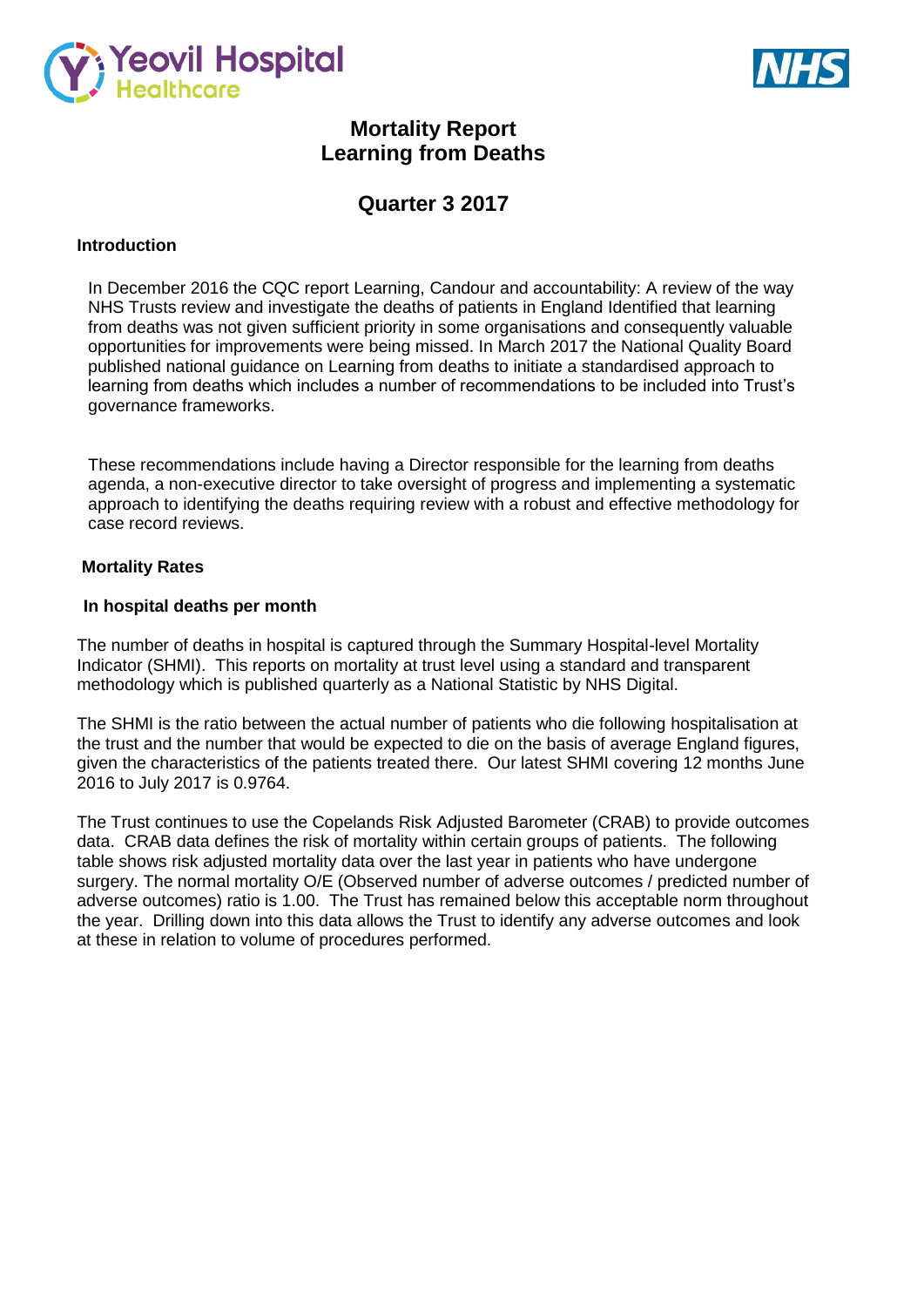**Risk Adjusted Mortality** 



The Structured Judgement Review tool from the Royal College of Physicians has been adopted throughout the Trust to ensure that formal Mortality reviews are undertaken and that this data is available to inform improvements in care and reporting to the Board.

The Clinical Outcomes Committee monitors outlier reports produced by CRAB and the Mortality Review group monitors speciality mortality reviews and undertakes to review all deaths with more than 4 triggers which have occurred in the Trust.

It should be noted the CRAB baseline data includes deaths within 30 days of discharge and is provided approximately six weeks after the patients' death. This means a percentage of these patients will have been reviewed as part of the routine mortality review process. Looking more closely at the greater than four trigger groups ensures that this cohort of high risk patients has been reviewed.

### **Mortality Outlier Alerts**

The Trust HSMR is reported at 114.0. A number of actions have been taken to provide assurance of the safety and quality of care and to make improvements accordingly. Actions include:

- Improved accuracy of clinical coding of patients being managed on a palliative care pathway
- Audit of patients with a primary diagnosis of urinary tract infection who have died
- Audit of patients with a primary diagnosis of anaemia and haemorrhage
- Introduction of a combined TEPDNAR document for all emergency admissions to improve and inform clinical management plans
- Increased focus on early conversations with patients and/or their families about wishes and ceilings of treatment if thought to be in the last year of life
- Improved recording and coding of Acute Kidney Injury in patients failing to respond to primary care treatment by the GP for urinary tract infections

An action plan has been drafted to ensure appropriate oversight and to provide assurance of the improvements planned and consequent impact. This will be monitored by the Clinical Outcomes Committee on an ongoing basis.

No care concerns were identified that were thought to contribute to patient deaths and a copy of the audit results have been shared with NHSi and CQC accordingly.

#### **Mortality Reviews**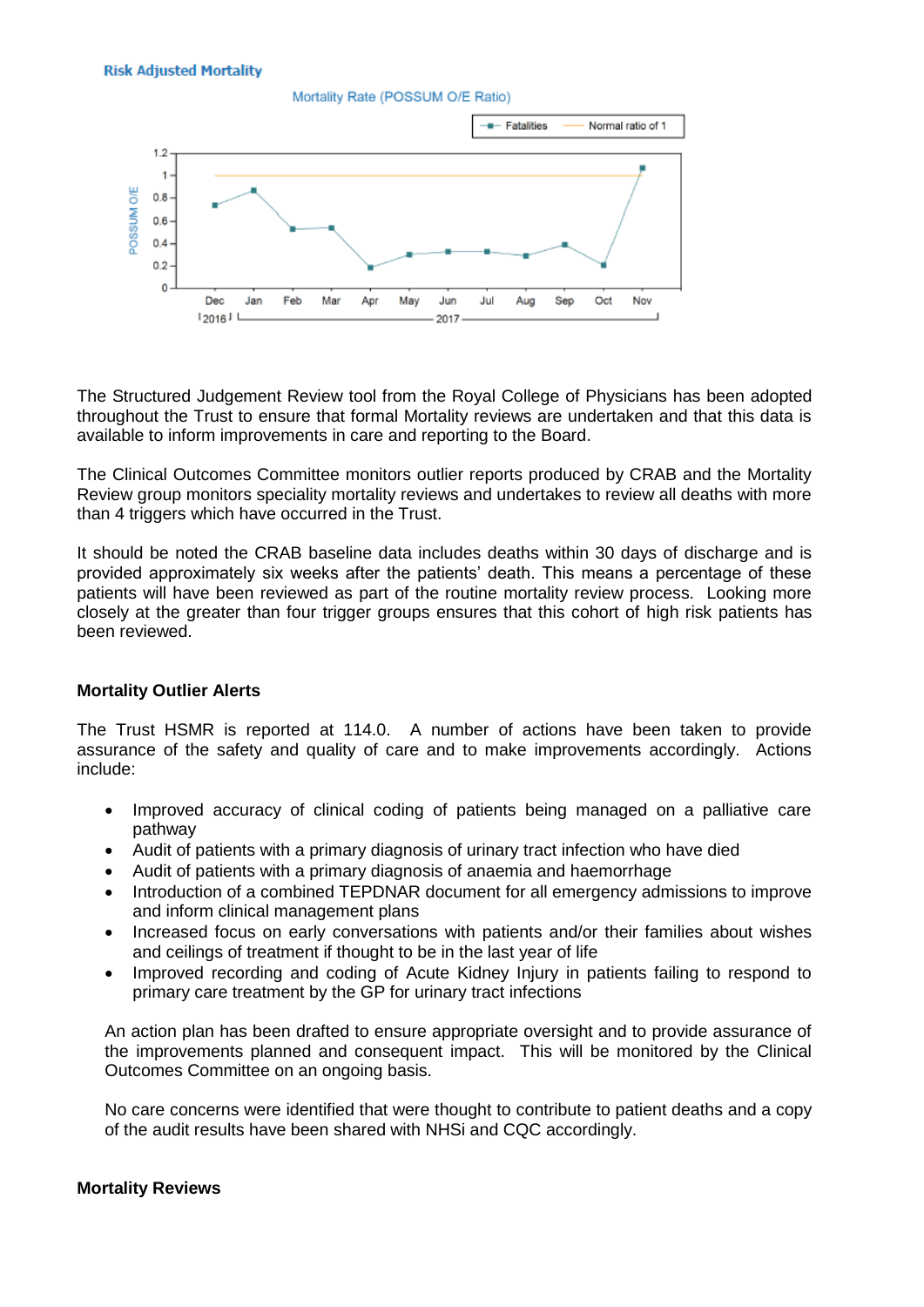The Mortality Review Group continues to meet monthly to review those deaths flagged with four or more triggers to identify any concerns and to ensure learning for improvement. In addition, there has been in increase in the number of cases also reviewed via speciality Morbidity and Mortality meetings on a monthly basis. These cases are presented at the local Clinical Governance Meetings to share findings and inform improvements in care delivery.

The Mortality Review Group did not identify any deaths in the patient cohort with greater than 4 triggers where concerns were thought to have contributed to the outcome for those patients. It should be noted this data includes deaths within 30 days of discharge. Speciality based reviews have been formalised and it is anticipated that the Mortality Review Group's role will be one of monitoring and defining the final judgement from the mortality review data submitted at specialty level.

The table provides the number of deaths in month against the number reviewed and where concerns have been identified. 27.5% of deaths were reviewed in Quarter 3 as follows:

| 2017/18                                                                                   | <b>April</b>   | <b>May</b> | June            | Q <sub>1</sub><br><b>Total</b> | Jul            | Aug            | <b>Sep</b>     | Q2<br><b>Total</b>      | Oct            | <b>Nov</b>     | <b>Dec</b>     | Q3<br><b>Total</b> |
|-------------------------------------------------------------------------------------------|----------------|------------|-----------------|--------------------------------|----------------|----------------|----------------|-------------------------|----------------|----------------|----------------|--------------------|
| <b>Total deaths</b><br>in the Trust<br>(including ED<br>deaths)                           | 66             | 54         | 50              | 170                            | 50             | 51             | 52             | 153                     | 63             | 61             | 80             | 204                |
| <b>Number</b><br>subject to a<br>mortality<br>review                                      | 9              | 17         | $6\phantom{1}6$ | 32                             | 5              | $\overline{7}$ | 11             | 22                      | 19             | 29             | $\overline{7}$ | 49                 |
| <b>Number</b><br>investigated<br>under the<br>serious<br>incident<br>framework            | 1              | 1          | 2               | $\overline{\mathbf{4}}$        | $\overline{2}$ | $\mathbf{1}$   | $\mathbf 1$    | 4                       | 1              | $\overline{0}$ | $\pmb{0}$      | 1                  |
| <b>Number of</b><br>learning<br>disability<br>deaths                                      | $\mathbf 0$    | 1          | $\overline{0}$  | $\overline{1}$                 | 1              | $\overline{0}$ | $\overline{2}$ | $\overline{3}$          | $\overline{0}$ | $\overline{0}$ | $\mathbf 0$    | $\Omega$           |
| <b>Number of</b><br>bereavement<br>concerns                                               |                | --         |                 | $\sim$ $\sim$                  | $\mathbf 0$    | 1              | $\mathbf 1$    | $\overline{\mathbf{0}}$ | $\mathbf 0$    | $\overline{4}$ | $\overline{2}$ | $6\phantom{1}6$    |
| <b>Number</b><br>thought more<br>likely than<br>not to be due<br>to problems<br>with care | $\overline{0}$ | 1          | $\overline{0}$  | $\overline{1}$                 | 1              | 1              | $\mathbf{1}$   | $\overline{3}$          | $\overline{4}$ | $\overline{2}$ | $\mathbf{1}$   | 7                  |

Of the 56 deaths subject to a case review in Q3:

- 49 were subject to a SJR
- 1 was investigated under the serious incident framework (level 2 investigation)
- 6 were reviewed where a bereavement concern was raised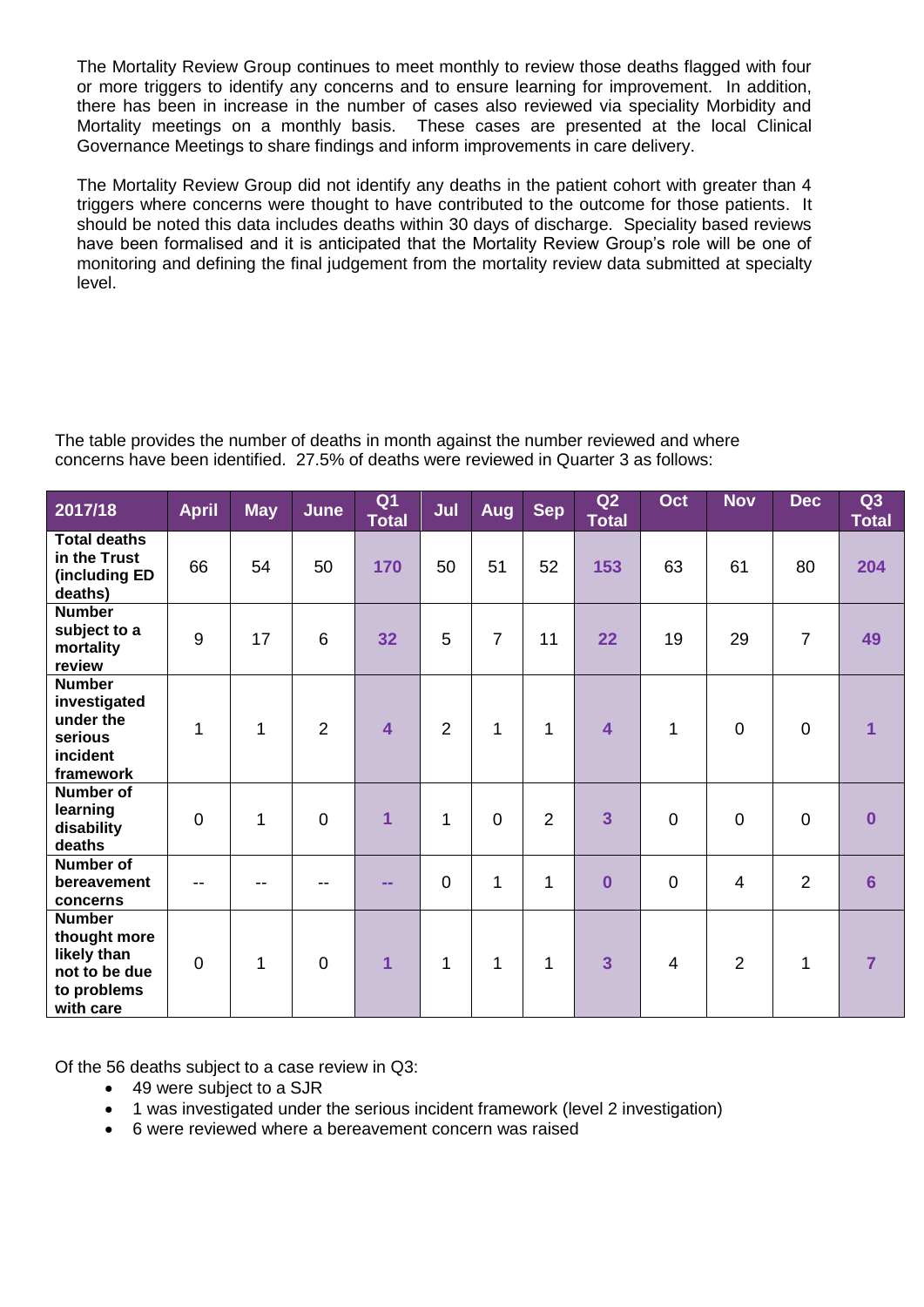

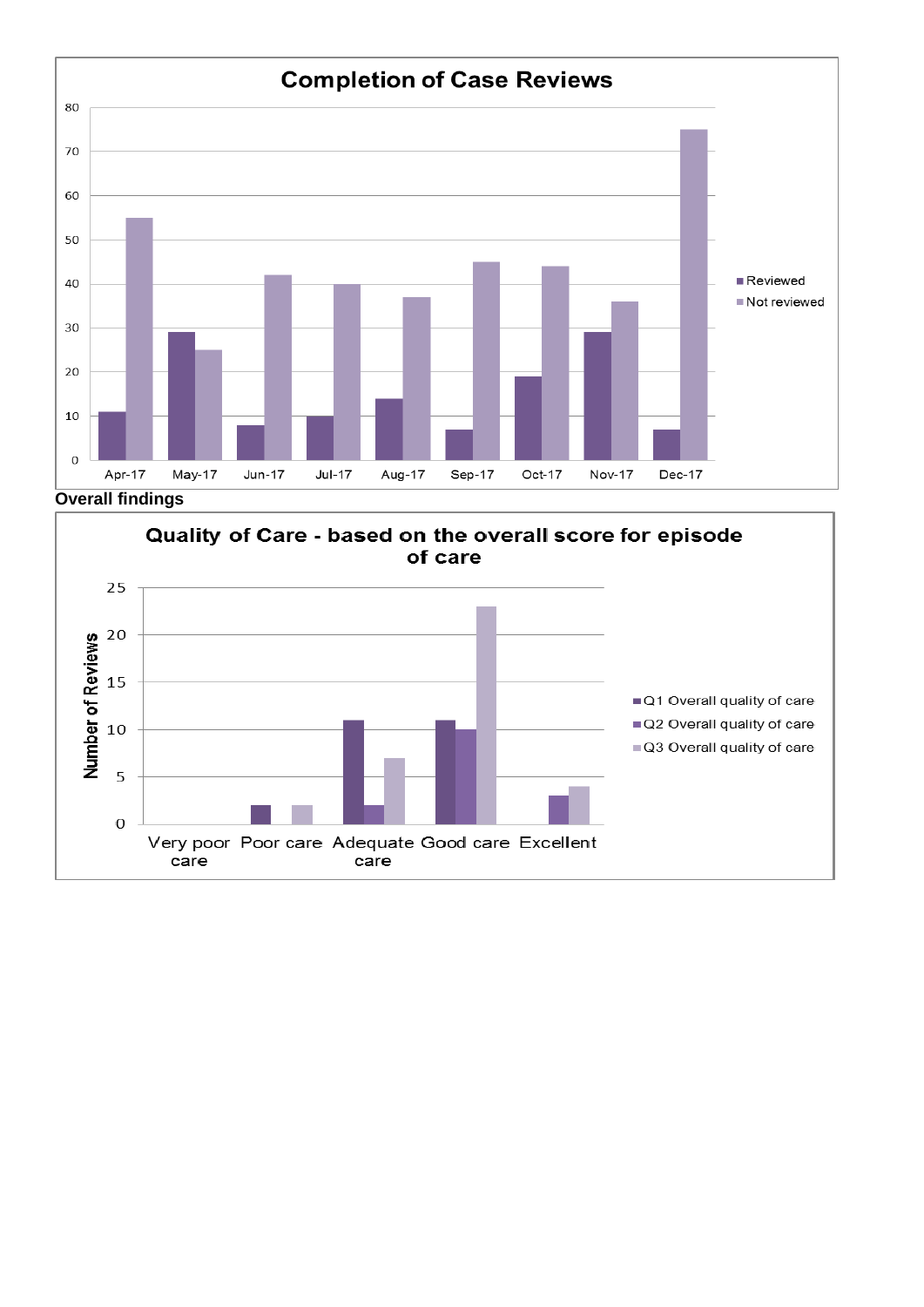



# **Themes from reviews and investigations**

Of the deaths reviewed:

- No cases were identified where care concerns were considered to have directly contributed to death.
- 5 cases were considered as having slight evidence of avoidability using the RCP definitions
- Treatment/Management Plan and Clinical Monitoring were identified as areas for improvement
- Use of the Last Days of Life Communication Tool and the need to improve care planning at end of life
- Accuracy of death certificates

# **Lessons Learned, Actions Taken**

- Excellent quality of record keeping in Cardiology
- Increased use of TEPDNAR in line with Trust policy monthly audit in place and results being monitored at the Recognition and Rescue Group